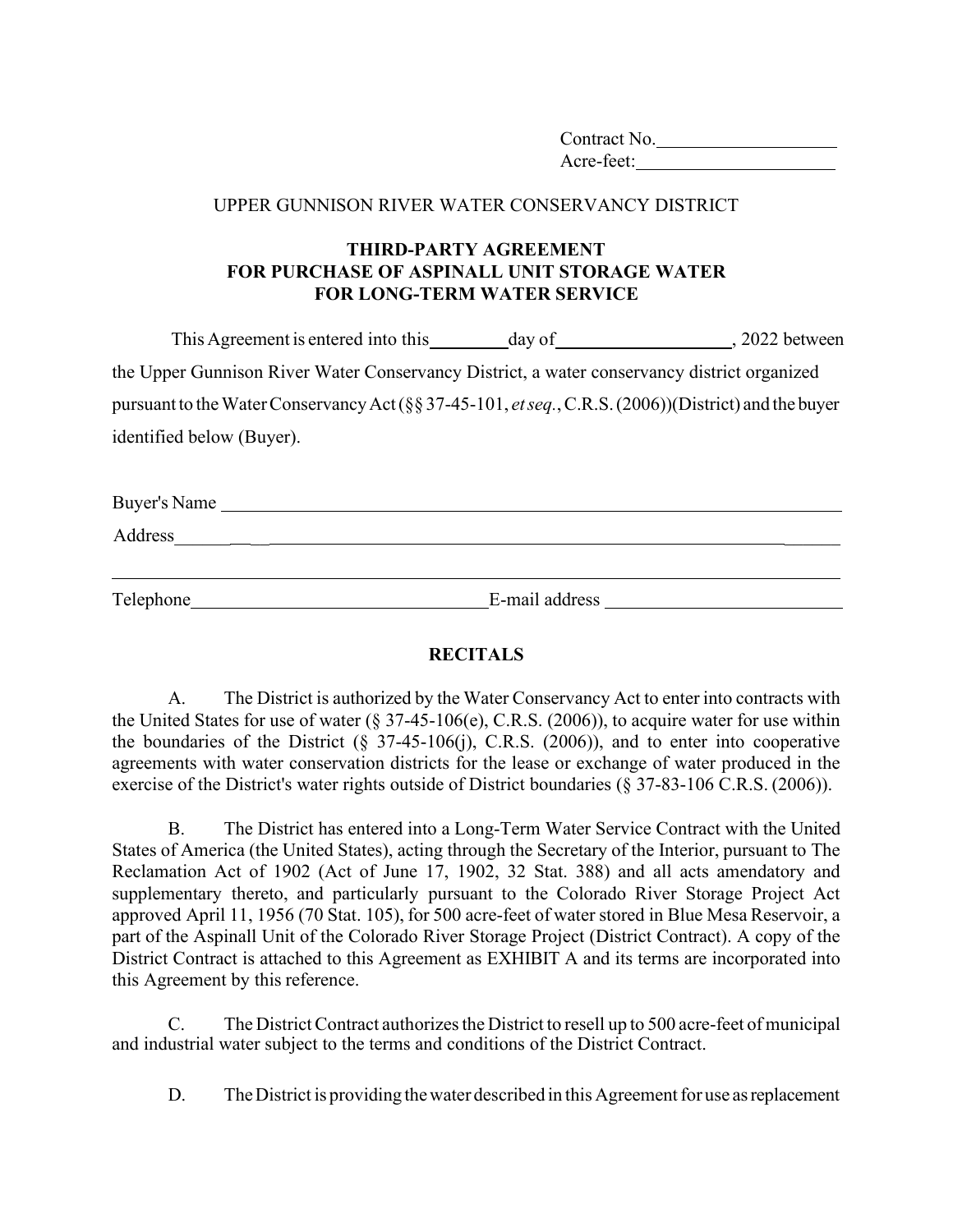water to the Gunnison River to permit out-of-priority depletions by the water right specifically identified in paragraph 2 below which would otherwise be curtailed by a call on the Gunnison River by senior water rights diverting water downstream from the Aspinall Unit. The water is provided by the District pursuant to the terms and conditions of a Substitute Water Supply Plan authorized by § 37-92-308(4) C.R.S. (2006) as approved by the State Engineer or the Plan for Augmentation decreed in Case No. 03CW49, Water Division 4, as applicable.

## **AGREEMENT**

In consideration of the mutual and dependent covenants contained herein, the parties to this Agreement agree as follows:

1. This Agreement shall become effective upon execution of the Agreement by the District, subject to the approvals required by paragraph 14, and shall expire December 31, 2043. This Agreement is subject to and limited by the terms of the District Contract.

2. The water right to be protected by release of water pursuant to this Agreement are decreed to (*name of structure)* ,

described in detail on the Application attached to this Agreement as EXHIBIT B.

3. The amount of water purchased by Buyer under this Agreement is \_\_\_\_\_\_\_\_\_\_\_\_\_\_\_ acre-feet. (*This amount must be at least one-half acre-foot and not more than 25 acre-feet.*)

4. For the water purchased under this Agreement, Buyer agrees to pay the Colorado River Storage Project Municipal and Industrial water rate (M&I water rate), as calculated annually by the Bureau of Reclamation according to the terms of the District Contract, payable as follows:

- 4.1 Upon signing this Agreement, the Buyer shall pay to the District:
	- 4.1.1 **\$50.00** to reimburse the Districtfor costs of administration of this Agreement and the District Contract; plus
	- 4.1.2 **\$ 51.00** per acre-foot for each acre-foot of water purchased by Buyer, as set forth in paragraph 3; plus
	- 4.1.3 **\$2.00** per acre-foot for operation and maintenance surcharge for each acrefoot of water purchased by Buyer, as set forth in paragraph 3.

Total amount paid by Buyer upon signing this Agreement:  $\{\$$  (4.1.1 + 4.1.2 x acre-feet purchased  $+4.1.3 \text{ x}$  acre-feet purchased)

| <i>Example:</i> | Buyer is purchasing two acre-feet in 2022.<br>Total amount paid is \$156.00 (\$50.00 plus \$51.00 x 2, plus \$2.00 x 2). |
|-----------------|--------------------------------------------------------------------------------------------------------------------------|
| <i>Example:</i> | Buyer is purchasing one acre-foot in 2022.<br>Total amount paid is \$103.00 (\$50.00 plus \$51.00 x 1, plus \$2.00 x 1). |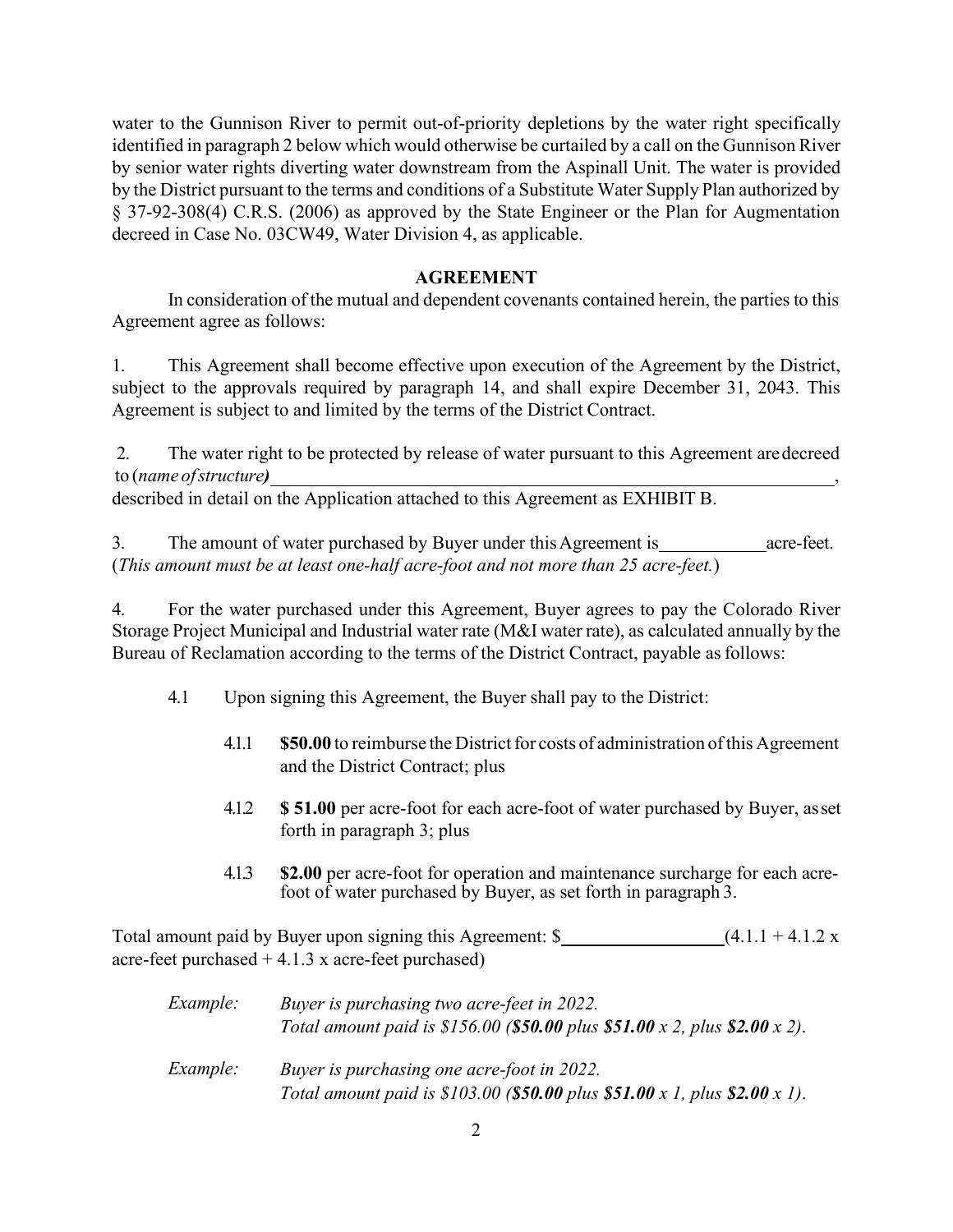4.1.4 The amount in the example reflects the M&I water rate for 2022. The M&I water rate will be adjusted annually, as provided in paragraph 4 of the District Contract.

4.2 Commencing in the calendar year following the year in which this Agreement is signed, Buyer shall pay to the District annually the M&I water rate plus the operations and maintenance surcharge calculated for such year by the Bureau of Reclamation for each acre-foot of water purchased.

4.3 On or before the last day of February of each year during the term of this Agreement, the District shall mail an invoice to Buyer's last known address, as reflected in the District's records, which shall include the following:

- 4.3.1 A calculation of the payment rate for M&I water for the current year, plus the operations and maintenance surcharge, as provided to the District by the Bureau of Reclamation pursuant to the District Contract;
- 4.3.2 The amount, if any, of the District's annual cost reimbursement;
- 4.3.3 The total amount due from Buyer to the District for the current year;
- 4.3.4 A form to be completed by Buyer, itemizing monthly well diversions under water rights described in paragraph 2, as reflected by Buyer's flowmeter.

4.4 On or before March 31st, Buyershallreturn the completed diversion record provided by the District pursuant to paragraph 4.3.4, together with payment of the total amount due as described in the invoice.

4.5 The District shall pay all sums collected from Buyer to the United States, pursuant to the District Contract; provided, however, that the cost reimbursements described in paragraphs 4.1.1 and 4.3.2 will be retained by the District.

5. By signing this Agreement, Buyer acknowledges, represents and warrants to theDistrict:

5.1 That the information provided by Buyer to the District on the Application attached to this Agreement as EXHIBIT B is correct to the best of Buyer's knowledge;

5.2 That Buyer has read and understands the District Contract attached to this Agreement and agrees to be bound by its terms, as applicable;

5.3 That the Substitute Water Supply Plan and the Plan for Augmentation described in Recital D above require that all wells must have totalizing flow meters installed and maintained in good working order;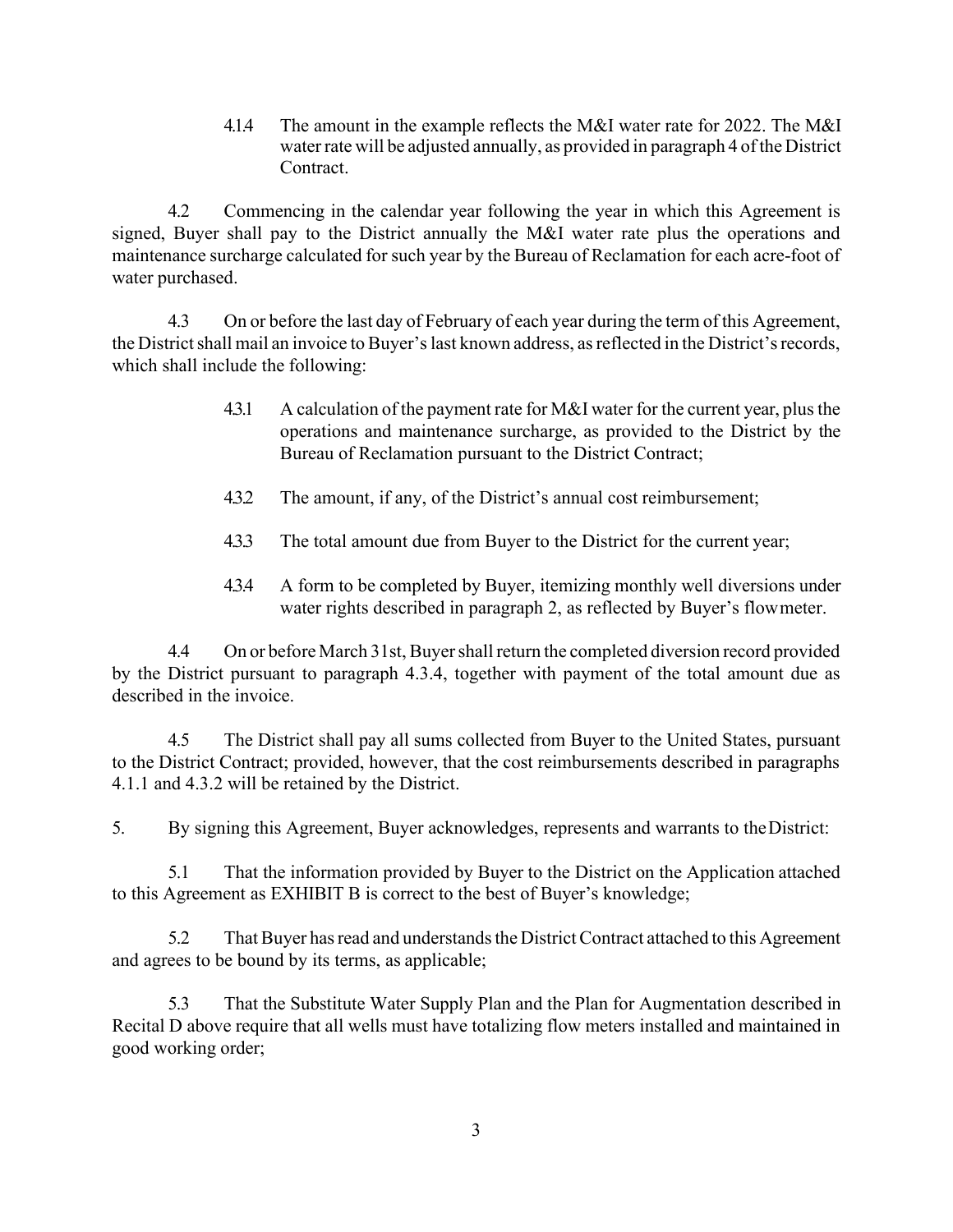*If Buyer's well is not metered on the date of this Agreement, Buyer acknowledges that the Division Engineer will require Buyer to install and maintain a totalizing flow meter in order to qualify for protection of the water right described in paragraph 2 by the Substitute Water Supply Plan or the Plan for Augmentation described in Recital D.*

5.4 That water purchased under this Agreement will be released from Blue Mesa Reservoir and delivered to the Gunnison River at the outlet works of Crystal Dam upon request of the Division Engineer, Water Division 4, at times and in amounts determined by the Division Engineer in his sole discretion, and only for the purpose of providing replacement water to the Gunnison River to permit out-of-priority depletions by the water right specifically identified in paragraph 2 which would otherwise be curtailed by a valid call on the Gunnison River by senior water rights diverting water downstream from the Aspinall Unit;

5.5 That water purchased under this Agreement will not protect Buyer from curtailment as a result of a call placed by any water right upstream of the Aspinall Unit and senior to Buyer's water right;

5.6 That the amount of water purchased by Buyer under this Agreement has been determined solely by Buyer, and that the District makes no representation that the amount purchased by Buyer is sufficient to protect Buyer's water rights from curtailment as a result of a call placed by by senior water rights diverting water downstream from the Aspinall Unit;

5.7 That the amount to be paid annually by Buyer under this Agreement is due and payable in full, whether or not the water purchased is actually released from Blue Mesa Reservoir;

5.8 That Buyer shall have no holdover of water storage in Blue Mesa Reservoir from year to year; therefore, any water purchased under this Agreement which is not released by December 31 in each year shall become integrated with the water supply for all purposes of the Blue Mesa Reservoir and be available for all purposes at that time.

5.9 That in the event water available to the District underthe DistrictContract is curtailed pursuant to the provisions of the District Contract, no liability shall attach to the District for such curtailment, even if said curtailment results in a reduction of the amount of water released under this Agreement;

5.10 That, except as expressly contained in this Agreement, no representation by or on behalf of the District has been made to Buyer as to the amount of water purchased by Buyer under this Agreement, the effectiveness of such purchase in protecting any water right from curtailment or the availability of water to the District under the District Contract.

6. Buyer agrees to maintain permanent records of all well diversions under water rights described in paragraph 2, as reflected by Buyer's flow meter, recorded by Buyer at least monthly, and to submit a copy of such records to the District annually with the payment described in paragraph 4.4.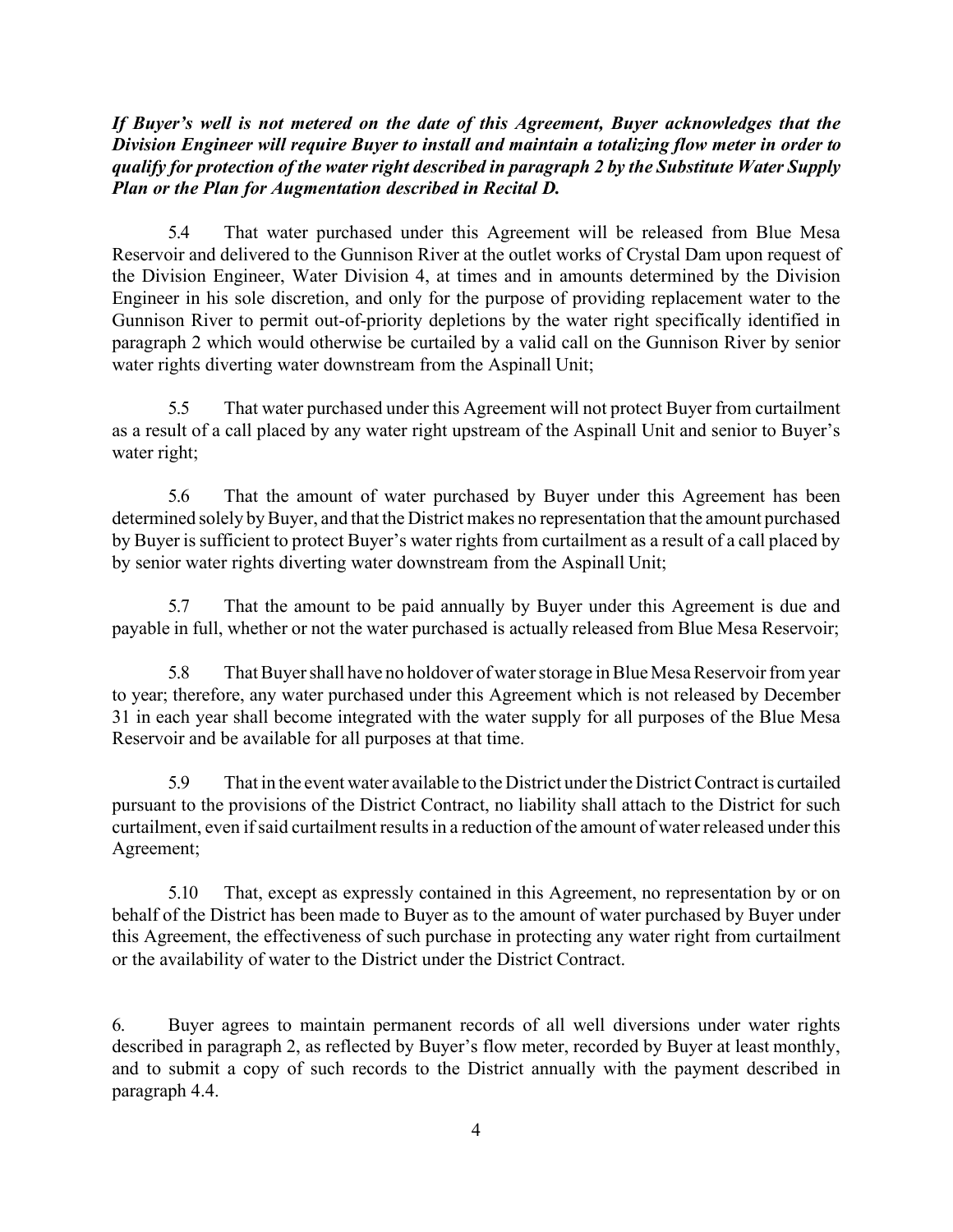7. The payment by Buyer of the amounts described in paragraph 4 is a condition precedent to receiving benefits under this Agreement. In the event that Buyer's tendered payment is dishonored, the District shall not make water available for Buyer until Buyer provides payment of the amount due, plus interest at the rate of ten percent  $(10\%)$  per annum from the date of tender and a late charge equal to five percent (5%) of the payment, in Good Funds (cash, electronic transfer funds, certified check or cashier's check).

8. This Agreement may not be assigned, or the water purchased hereunder transferred, by Buyer without the written consent of the District and approval by the United States. Upon any transfer of the water right identified in paragraph 2, Buyer shall notify the District of such transfer in writing. The notice shall include the name, address and telephone number of the person to whom the transfer will be made and an application for transfer. The District may, in its discretion, assess an administration fee to record the transfer as a condition of approving the transfer. Any transfer of the water purchased under this Agreement without the consent and approval required by this paragraph shall be void.

9. The District may terminate this Agreement in the event of failure by the Buyer to perform Buyer's obligation to pay the sums due under this Agreement, or in the event of a misrepresentation or breach of warranty by Buyer. In the event of termination by the District for reasons other than non-payment, any sums paid by Buyer shall be non-refundable. The District shall give written notice of termination to Buyer, the United States and the Division Engineer.

10. This Agreement constitutes the entire and only agreement between the District and Buyer relating to the subject matter hereof. No subsequent modification of any of the terms of this Agreement shall be valid, binding upon the parties, or enforceable unless made in writing and signed by the parties and the United States and approved by the Division Engineer.

11. The use of water purchased under this Agreement shall comply fully with the National Environmental Policy Act of 1969 (42 U.S.C. §§ 4321 *et seq*.) prior to the approval of this Agreement by the United States.

12. The water purchased under this Agreement shall be appurtenant to the water right identified in paragraph 2, and the terms of this Agreement shall be binding upon Buyer's successors in interest to said water right.

13. Any notice to Buyer provided for in this Agreement shall be in writing and shall be given and be effective upon (1) hand delivery to Buyer or (2) mailing such notice by first-class U.S. mail, addressed to Buyer at the Buyer's address stated on the first page of this Agreement, or to such other address as Buyer may designate by notice to the District. Any notice to the District shall be in writing and shall be given and be effective upon (1) hand delivery to the District's manager or (2) by mailing such notice by first-class U.S. mail to the District at 210 West Spencer, Suite B, Gunnison, CO 81230, or to such other address as the District may designate by notice to Buyer.